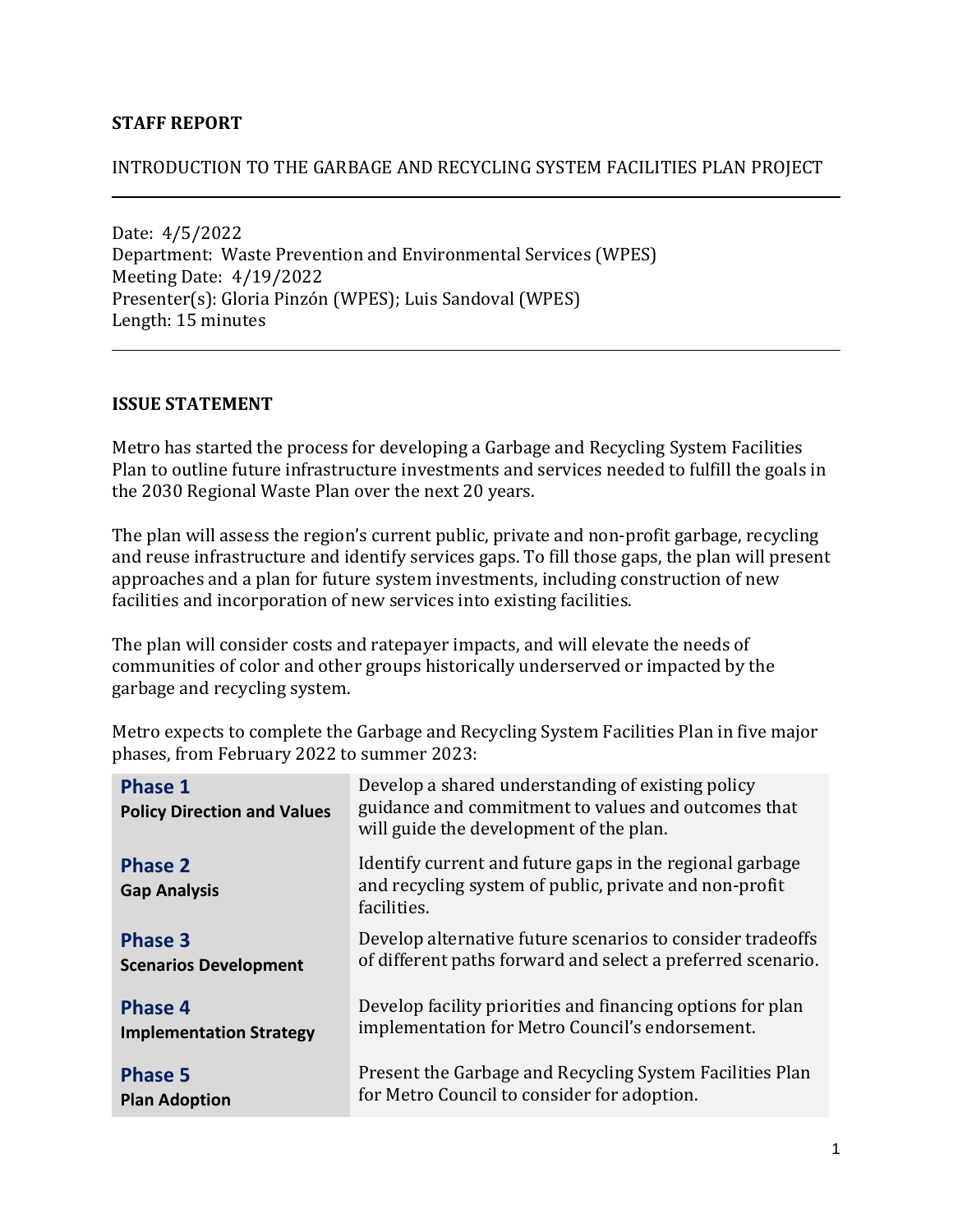

## **Timeline for the Garbage and Recycling System Facilities Plan project**

To help develop the plan, Metro will use a combination of Metro staff and consultants. A Request for Proposals for a consultant was issued on March 10, 2022 and will close on April 21, 2022. The process for selecting consultants has actively sought participation by COBID-certified firms and consultants with expertise in engaging historically-marginalized communities and developing programs and services that advance racial equity.

#### **Engagement**

Throughout the plan development process, the project will seek to engage potentially affected and interested individuals, communities and organizations, as well as local governments, businesses, reuse organizations and advocacy organizations. Staff plan to seek input from the Metro Policy Advisory Committee, the Regional Waste Advisory Committee and the Committee on Racial Equity at key decision points. Integral to this decision-making process is providing timely opportunities for community partners and the public to provide input to these advisory committees.

While Metro will engage the general public through a variety of means, particular emphasis will be placed on engaging communities of color, urban indigenous peoples and tribal nations and other communities who may be more directly impacted by the decisions that affect the garbage and recycling system, but may have fewer opportunities to influence and shape that system. As part of this commitment, Metro is currently working to convene a Community Advisory Group that will work alongside Metro project staff to advise Metro Council on key decision points throughout all phases of the planning process. The Community Advisory Group will focus on ensuring that shared prosperity, equitable access to services, environmental justice and racial equity are considered throughout the development of the Garbage and Recycling System Facilities Plan.

Local governments will be engaged through Metro Council formal advisory committees, as well as through other activities. Engagement will also include participation by businesses, privately owned garbage and recycling companies, reuse organizations and advocacy organizations.

### **Opportunities for Committee on Racial Equity engagement**

The project team would like to invite the Committee on Racial Equity to participate in the development of the Garbage and Recycling System Facilities Plan, subject to the Committee's interest and desired level of involvement.

After today's meeting, the project staff plan to share the project's draft values and outcomes for Committee members to review for discussion and feedback at the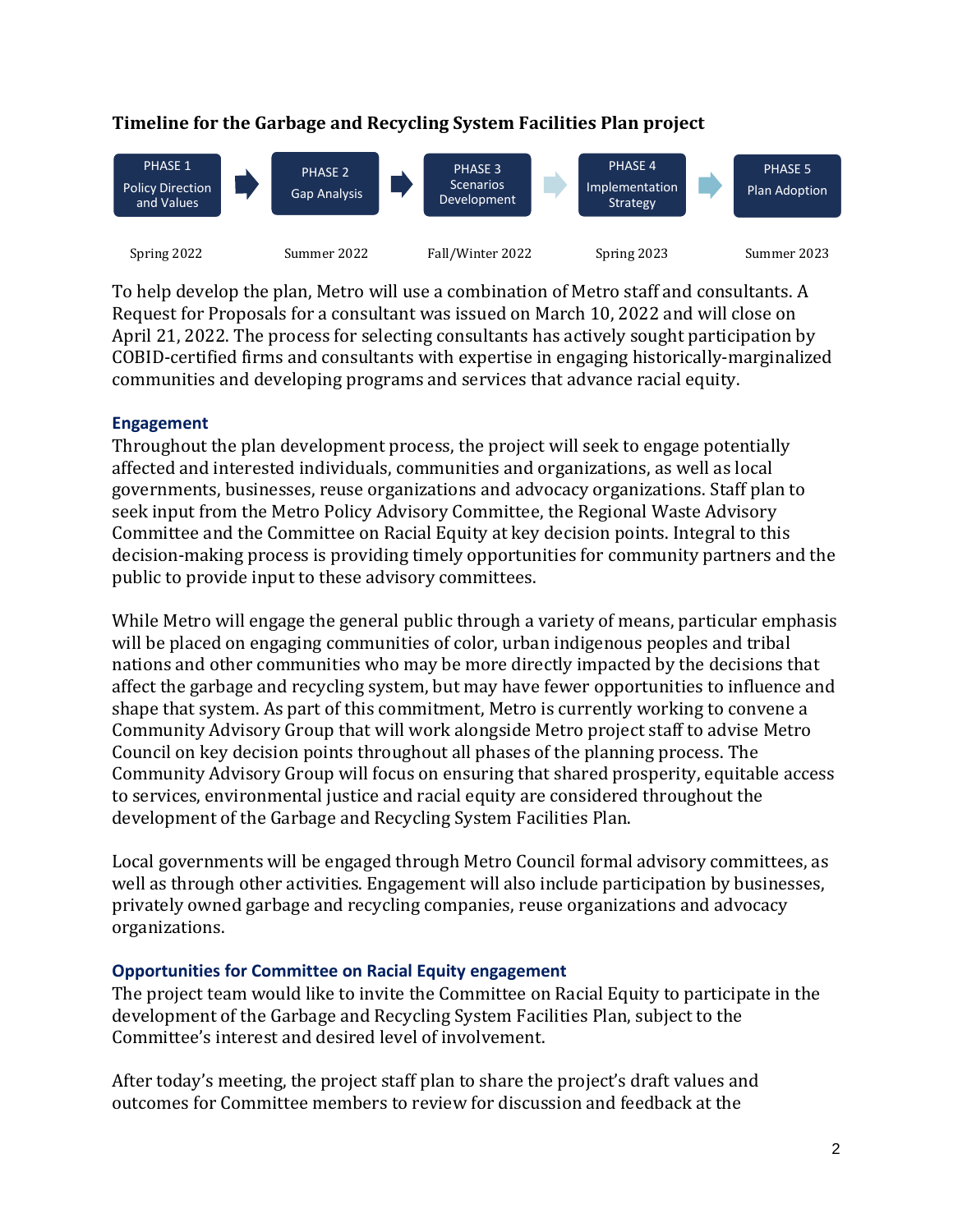Committee's May 19 meeting. A key question for the Committee to consider is whether the project's values and outcomes align with Metro's Strategic Plan to Advance Racial Equity, Diversity and Inclusion goals.

At the May 19 meeting, staff will also propose a draft engagement timeline for the Committee to provide input at key decision points of the project.

The project team would also like to invite interested members of the Committee on Racial Equity to participate in the project's Community Advisory Group, which is expected to meet monthly and work alongside staff to guide and review the consultant's work throughout the planning process (spring 2022 to summer 2023).

Metro expects Community Advisory Group members to spend a total of 25 to 50 hours in meetings and preparing for discussions throughout the process. Community Advisory Group meetings are expected to be conducted virtually, until Metro policy allows in-person meetings and the Community Advisory Group chooses to change the meeting format.

Community Advisory Group members will receive monthly stipends to acknowledge their participation. Transportation, childcare, and support with technology can also be made available as needed. Metro will also provide access to interpretation and translation services for participants.

## **COUNCIL ENGAGEMENT**

Staff will seek Metro Council's input on and endorsement of key deliverables at each of the five phases of the planning process. The first engagement with Council will take place in late May, at which Council will consider endorsing the project's draft values and outcomes. The deliverables to be reviewed by Metro Council in all phases of the project are outlined below, ending with consideration of the final plan for Council approval at the end of phase 5 (summer 2023).

### **Council engagement timeline**

| <b>Phase 1</b> | Metro Council endorses the values and outcomes that will guide plan<br>development.                                          |
|----------------|------------------------------------------------------------------------------------------------------------------------------|
| <b>Phase 2</b> | Metro Council reviews and provides feedback on the gap analysis of the<br>regional garbage and recycling system.             |
| Phase 3        | Metro Council endorses a preferred scenario for filling current and<br>anticipated gaps in the garbage and recycling system. |
| Phase 4        | Metro Council endorses facility priorities and a financing approach for<br>plan implementation.                              |
| Phase 5        | Metro Council considers adoption of the Garbage and Recycling System<br>Facilities Plan.                                     |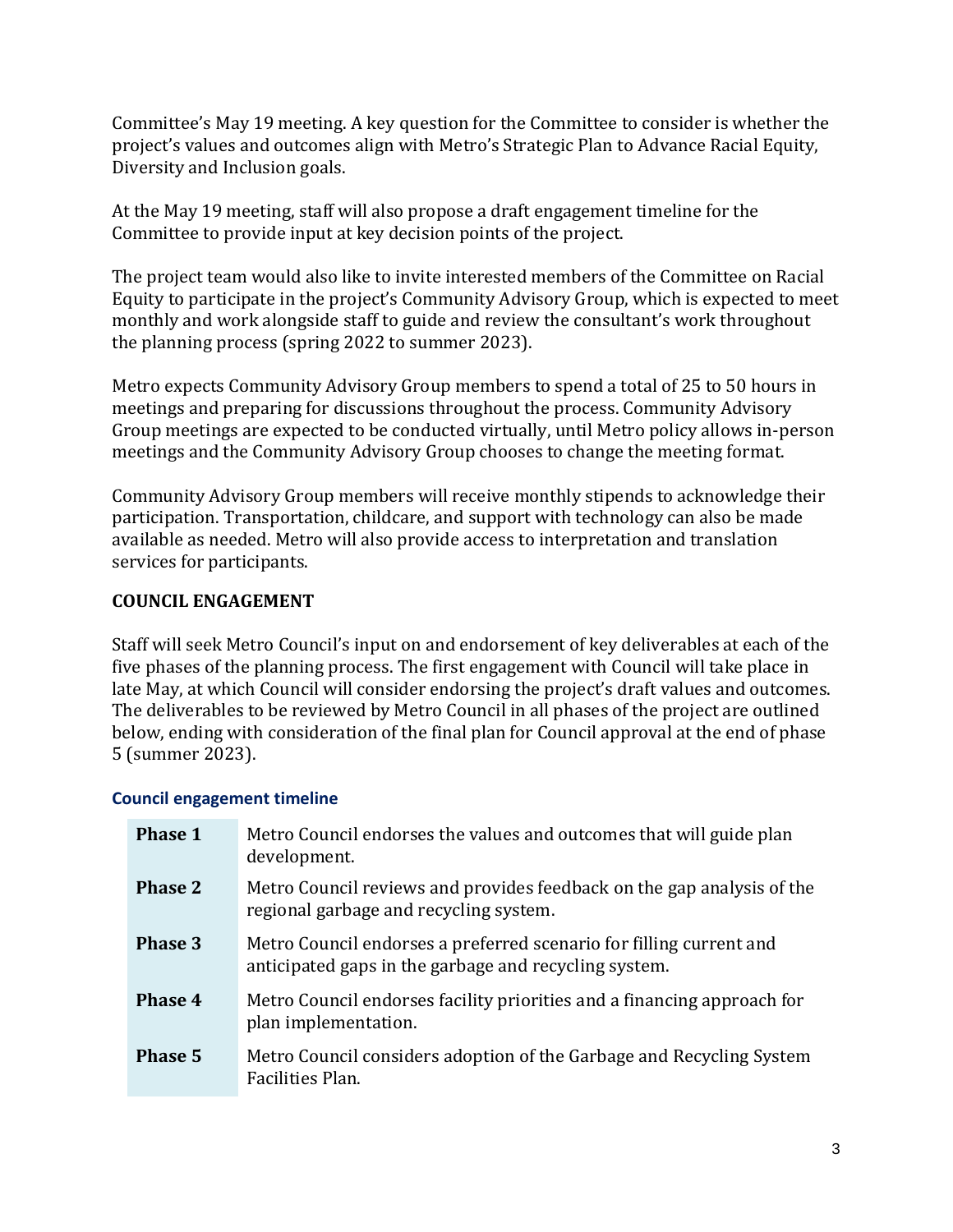## **QUESTION(S) for CORE**

- 1. Do you have any general, clarifying questions about the Garbage and Recycling System Facilities Plan project?
- 2. Are there members of the Committee on Racial Equity who are interested in participating in the project's Community Advisory Group?

## **STRATEGIC CONTEXT & FRAMING COUNCIL DISCUSSION**

Metro has broad authority, from the Metro Charter, the Oregon Constitution, and Oregon statutes, for planning, managing and overseeing the regional solid waste system. In 1987, the Metro Council designated solid waste as an area and activity appropriate for a functional plan (Metro Ordinance 87-740), recognizing the complexity of managing this system across two dozen cities and portions of three counties, over a million residents, thousands of businesses and many solid waste service providers.

The 2030 Regional Waste Plan, adopted by the Metro Council in 2019 (Metro Ordinance 19-1431), is the greater Portland area's long-range blueprint for managing and reducing the environmental impacts of goods consumed in the region, from production to disposal. The plan sets goals and policies for the region to reduce the amount of waste it generates, promote greater reuse and recycling of items, and manage the waste that is leftover in a manner that protects the environment and public health, gets the best value for the public's money, and advances racial equity, diversity and inclusion in the region.

On March 3, 2022, Metro Council approved Resolution No. 22-5248, directing Metro staff and adopting a work plan to develop a Garbage and Recycling System Facilities Plan to serve as a companion document to the 2030 Regional Waste Plan. The resolution reaffirms that the Garbage and Recycling System Facilities Plan will be guided by the same values, principles and vision of the 2030 Regional Waste Plan and will outline future infrastructure investments and services needed to fulfill Regional Waste Plan goals over the next 20 years.

## **RELEVANCE TO THE STRATEGIC PLAN TO ADVANCE RACIAL EQUITY, DIVERSITY AND INCLUSION**

This project has the potential to advance Goals A, B, C, D and E of Metro's [Strategic Plan to](https://www.oregonmetro.gov/sites/default/files/2016/11/15/Strategic-plan-advance-racial-equity-diversity-inclusion-exec-summary-17063-20160613.pdf)  [Advance Racial Equity, Diversity and Inclusion.](https://www.oregonmetro.gov/sites/default/files/2016/11/15/Strategic-plan-advance-racial-equity-diversity-inclusion-exec-summary-17063-20160613.pdf)

### **Goal A. Metro convenes and supports regional partners to advance racial equity.**

The Garbage and Recycling System Facilities Plan development process will convene local governments, businesses, reuse organizations, advocacy organizations and a Community Advisory Group to assess the current and anticipated gaps in the regional garbage and recycling system and to develop a plan for future infrastructure investments and services needed to fill those gaps. The planning effort will elevate the needs of communities of color and other groups who have been historically underserved or impacted by the regional garbage and recycling system. This will help advance racial equity by improving the distribution of and access to garbage, recycling, reuse and repair services in the region.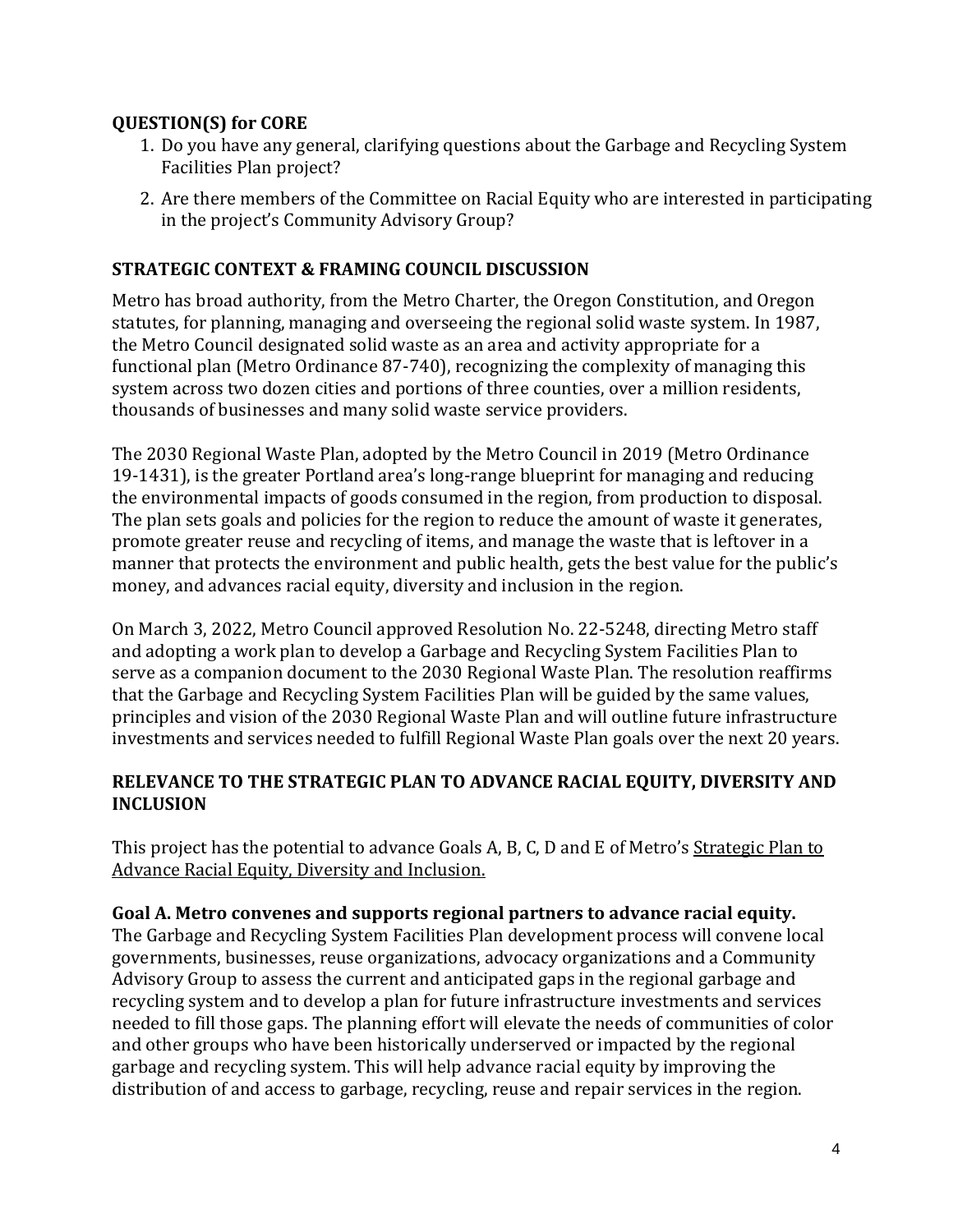## **Goal B. Metro meaningfully engages communities of color.**

The project intends to engage communities of color throughout the five phases of the planning process using a variety of methods. Staff plan to seek input from the Regional Waste Advisory Committee and the Committee on Racial Equity at key decision points. Metro is also convening a Community Advisory Group that will work alongside Metro project staff to advise Metro Council on key decision points throughout the project. Metro is prioritizing participants for this group from communities of color and from communities that have not often participated in garbage and recycling system planning and policy development processes.

Metro will engage the general public at large through a variety of means such as surveys and open houses, with particular emphasis on engaging communities of color, urban indigenous peoples and tribal nations and other communities who may be more directly impacted by the decisions that affect the garbage and recycling system, but may have fewer opportunities to influence and shape that system.

# **Goal C. Metro hires, trains and promotes a racially diverse workforce**

The 2030 Regional Waste Plan has the following two goals related to workforce diversity, wages and benefits:

## **Regional Waste Plan Goal 3**

Ensure that all jobs in the garbage and recycling industry pay living wages and include good benefits.

# **Regional Waste Plan Goal 4**

Increase the diversity of the workforce in all occupations where people of color, women and other historically marginalized communities are underrepresented.

To help implement these Regional Waste Plan goals, this project has a number of related, draft desired outcomes for the development and implementation of the Garbage and Recycling System Facilities Plan. These desired outcomes include:

- Offering jobs with living wages and benefits at all Metro garbage and recycling facilities
- Implementing strategies to recruit, train and retain workers from underrepresented groups in the garbage, recycling, reuse and repair sectors, particularly women and people of color.

The draft outcomes will be shared with the Committee on Racial Equity for discussion at the May 19 meeting and that feedback will be shared with Metro Council in late May.

## **Goal D. Metro creates safe and welcoming services, programs and destination** In line with Regional Waste Plan values and goals, the draft desired outcomes for this project related to Goal D include: